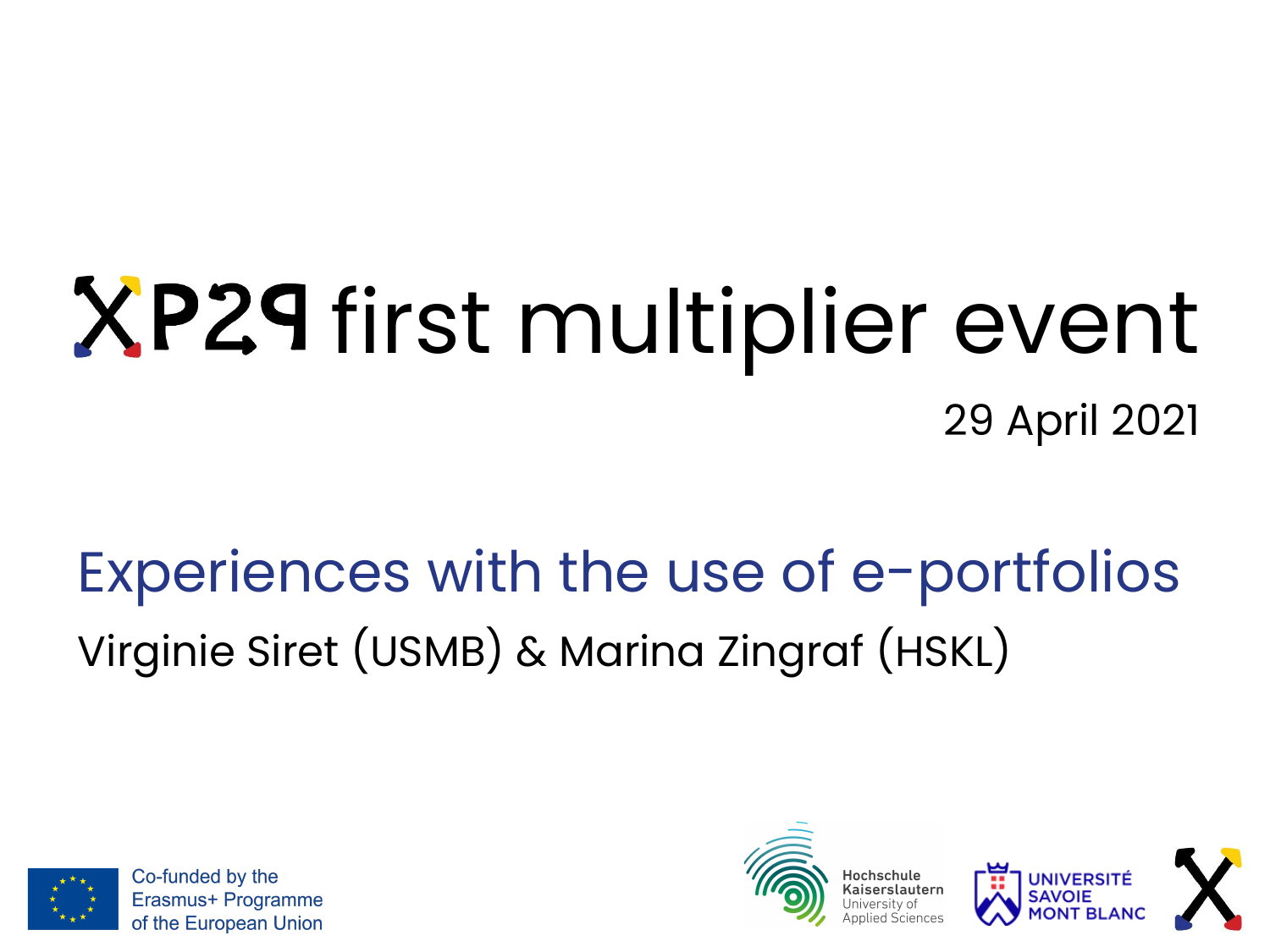### Implementation modalities



- Bibliographic research
- Common definition
- Choice of a tool
- Competency framework
	- **Preparation**
- Reflective learning, proof of learning and valorisation of skills



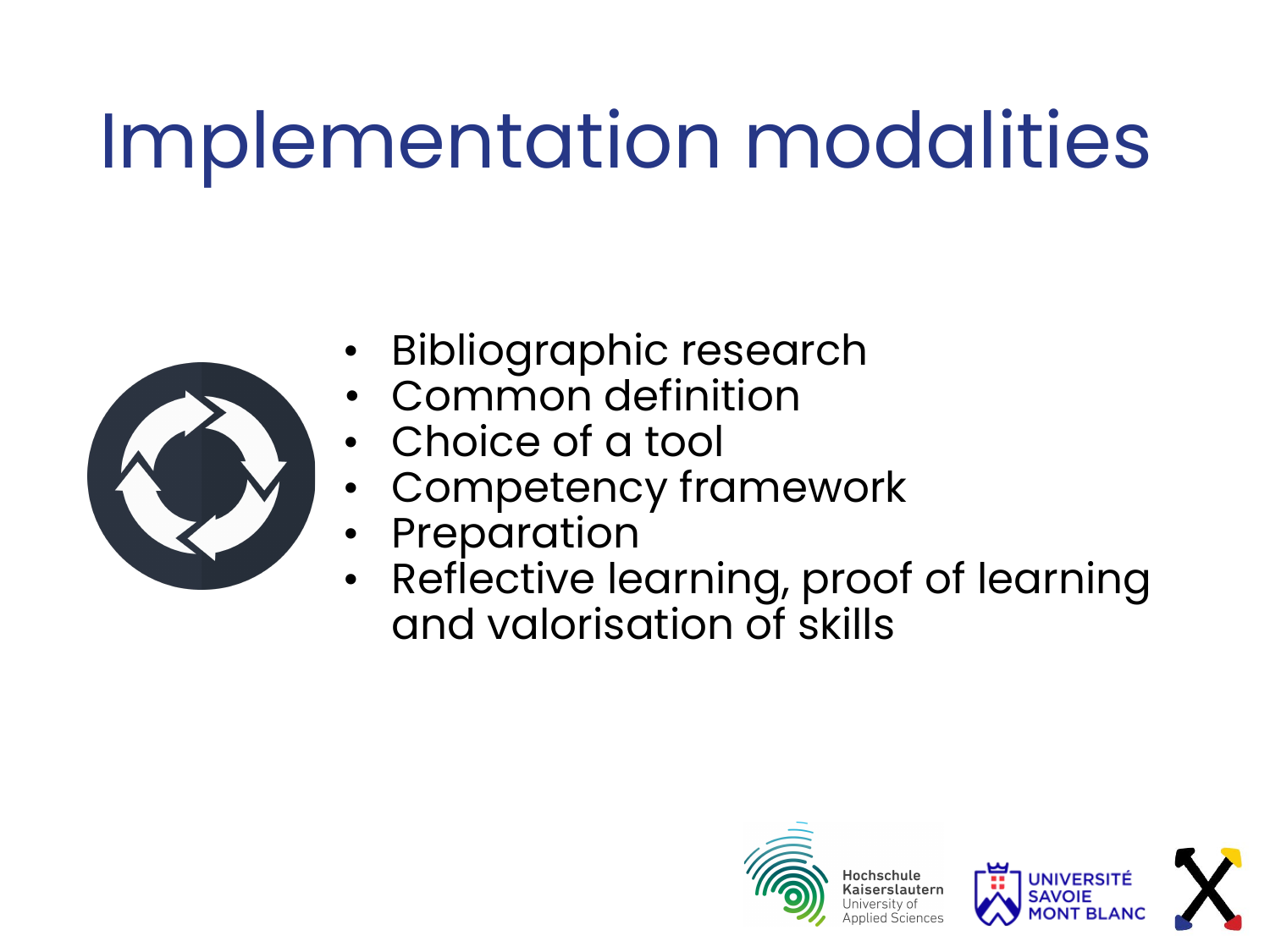# Preparation



- [Tutorials](http://c2i.univ-savoie.fr/mahara2/view/view.php?id=3978) / guide
- LMS
- **[E-Portfolio](http://c2i.univ-savoie.fr/mahara2/user/view.php?id=1307)** of fictive student
- [Example E-Portfolio](https://mahara.hs-kl.de/view/view.php?t=8YedDrq5Q14sGJZXUTkp)
- Test
- Training of students
- Collaboration with teachers





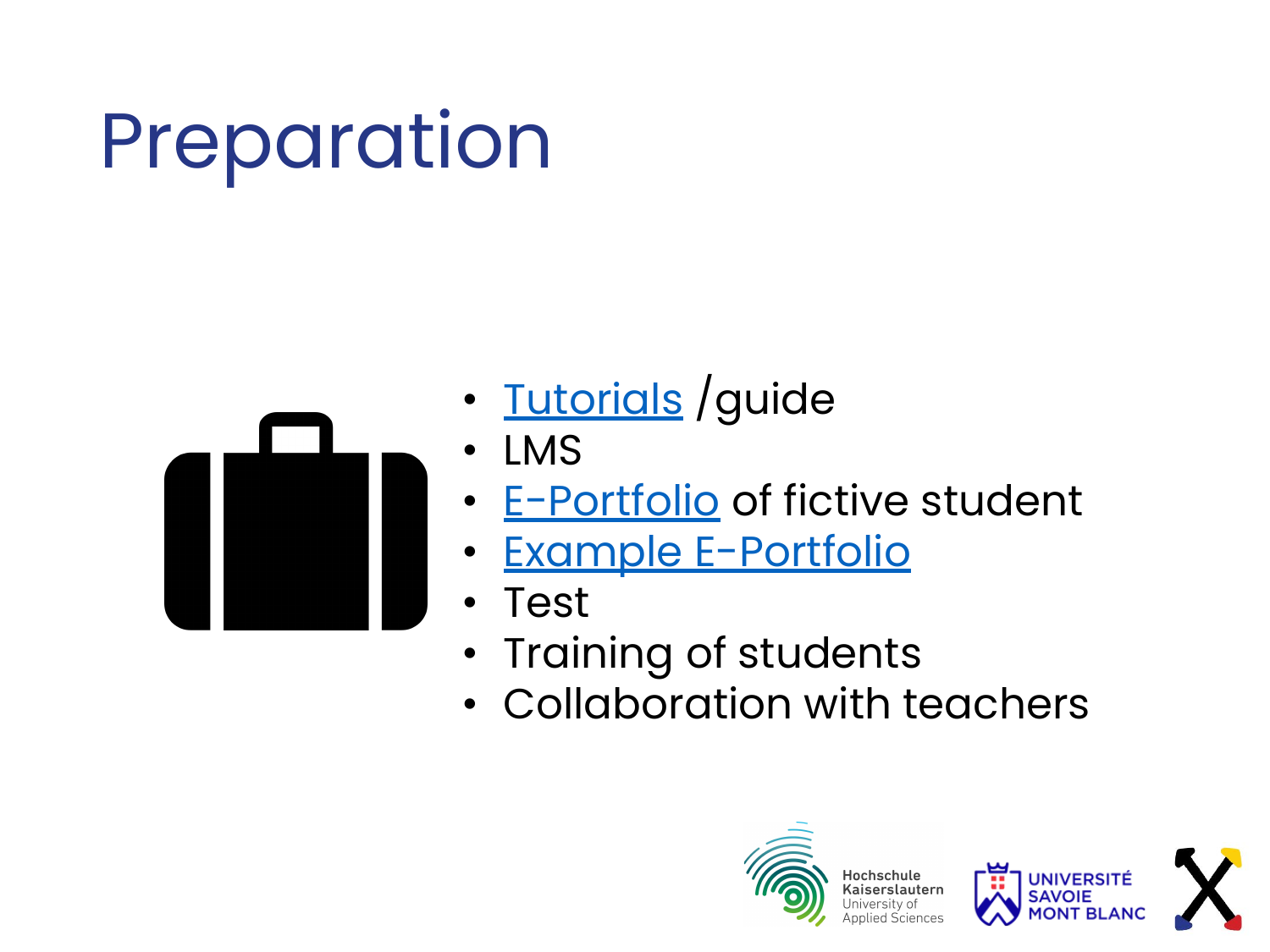# Project acceptance

In theory, a good idea: teachers and students support the project; especially in the long-term sustainability of what has been learned

A lot of good will and a good comprehension of the tool

⌚ Lack of time, flexibility and experience





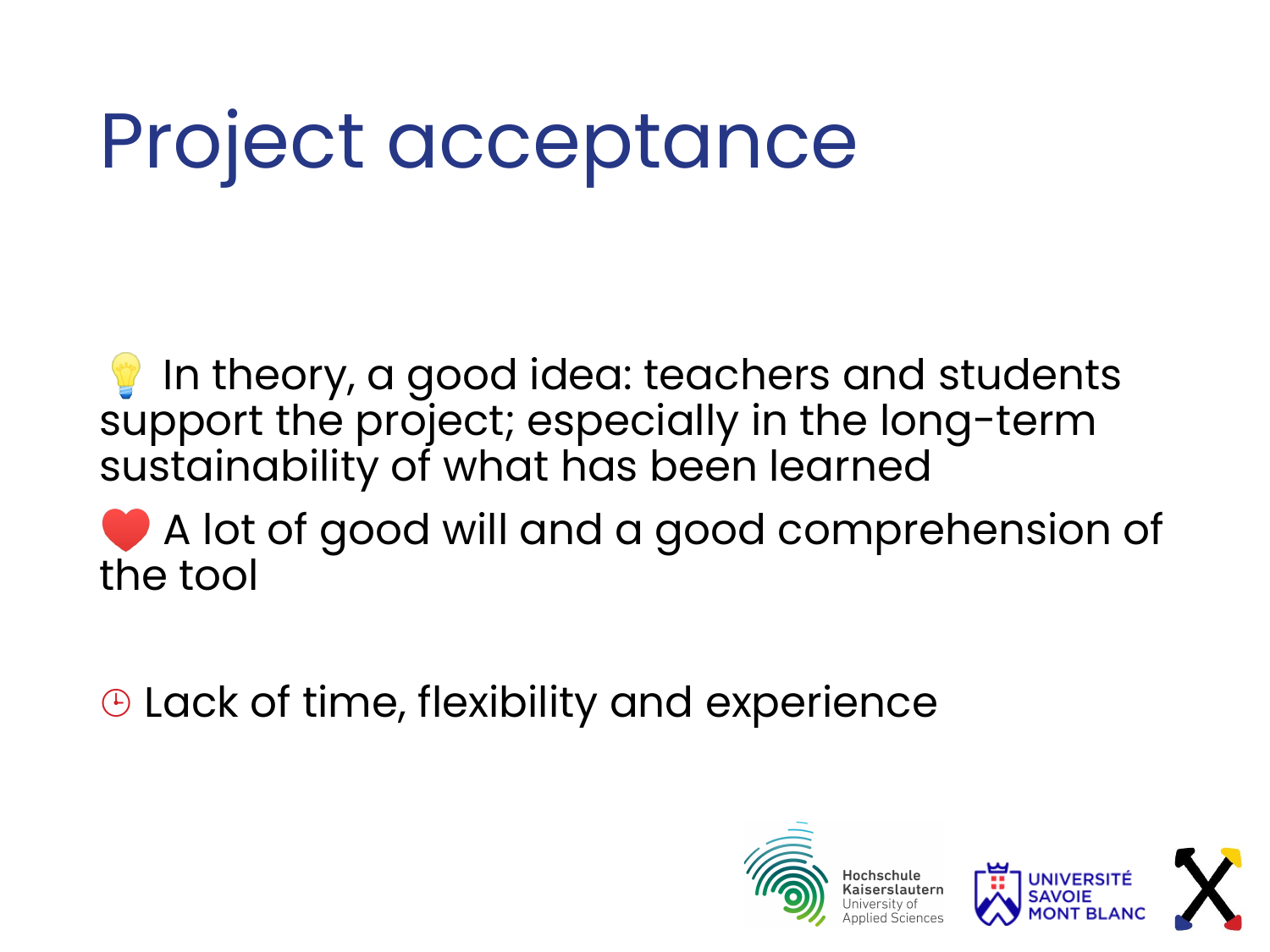### Student support



- Fictive student e-portfolio
- Tutorials/ Guide/ Example
- **Training**
- **Test**

Support, meetings, coaching



Feedback

Examples

Reflective learning





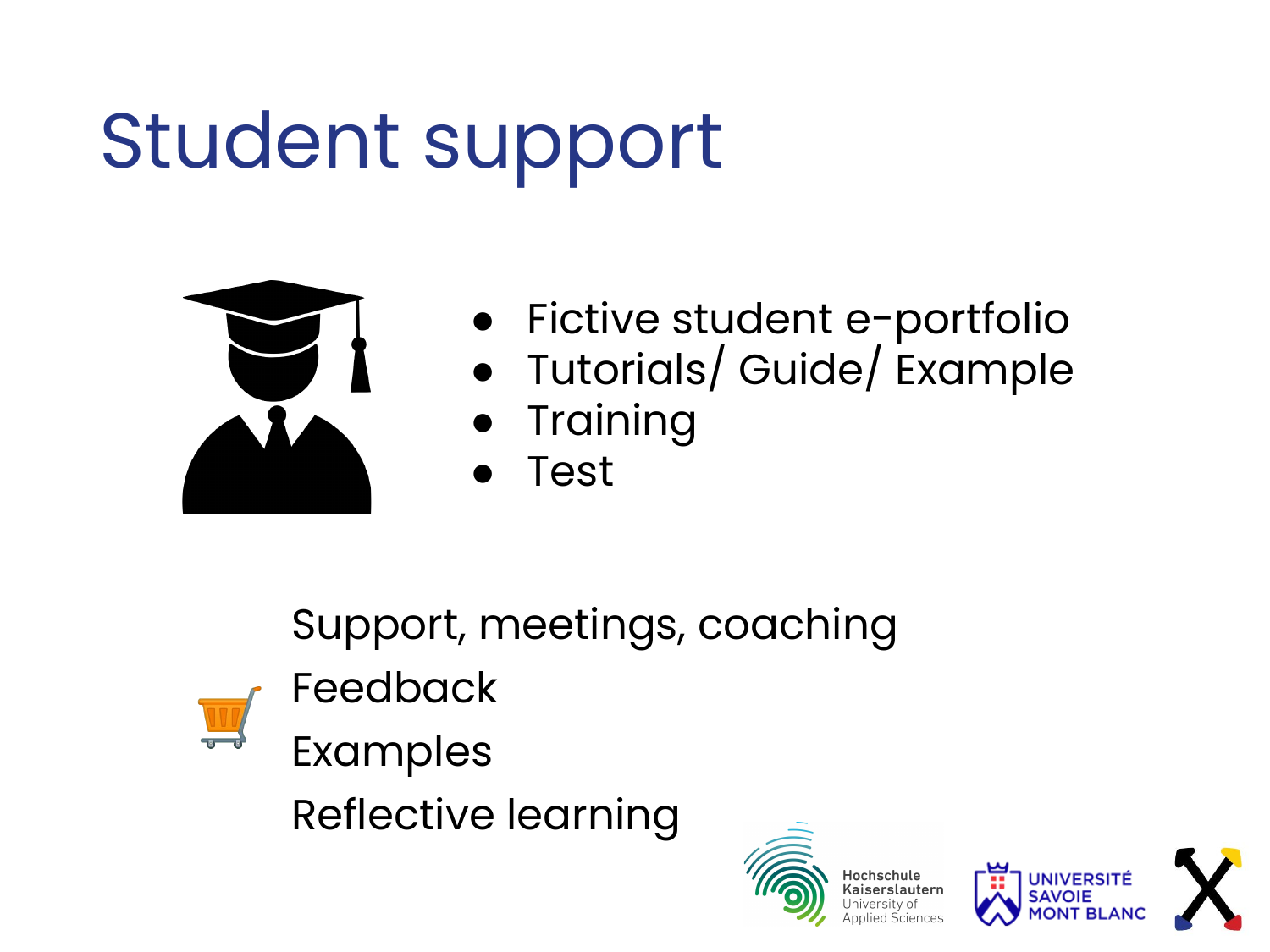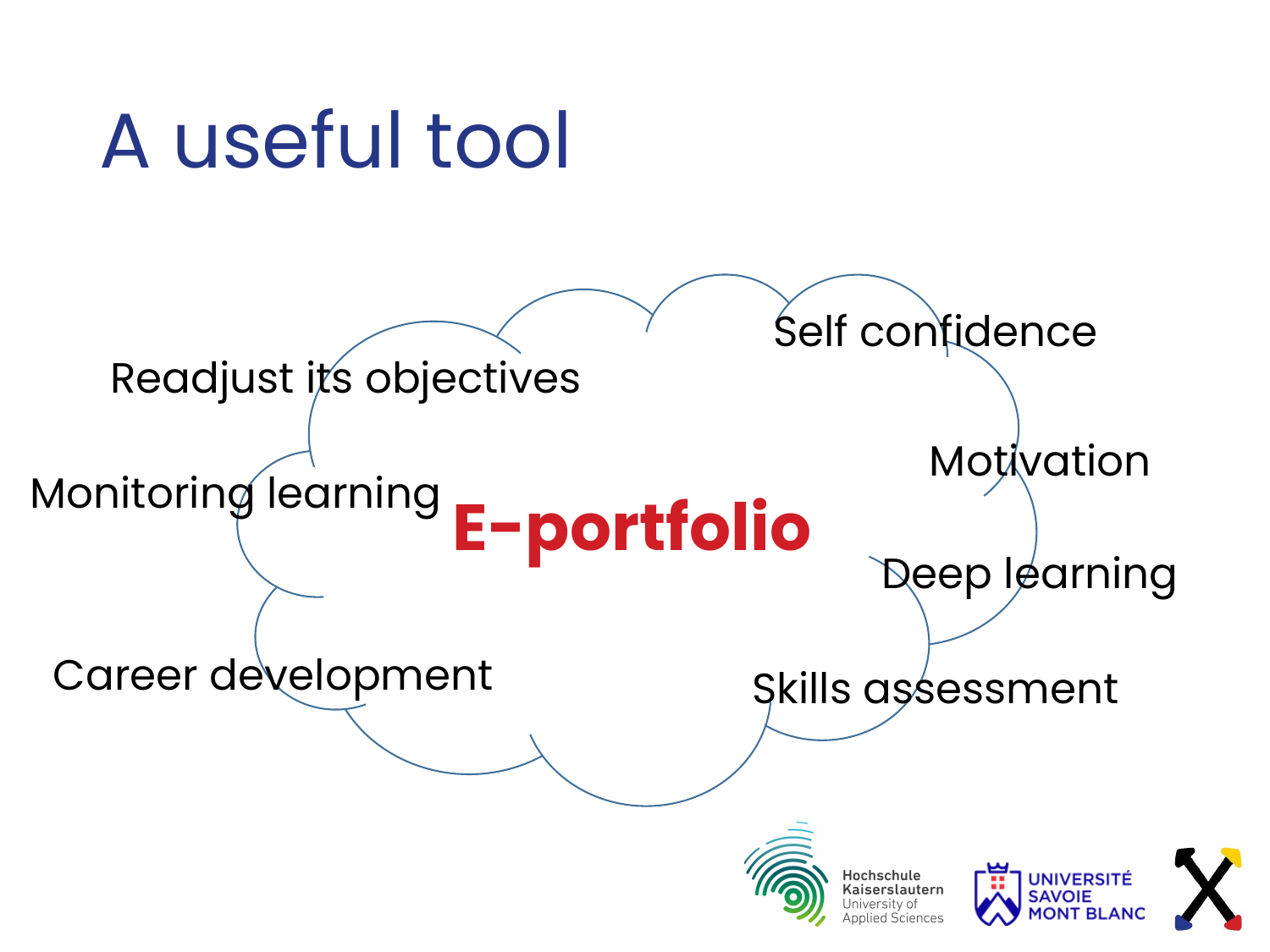# Challenges



- Commitment of teachers
- Change management
- Change of the teaching practice
- Support of students
- Pedagogical support system
- Assessment